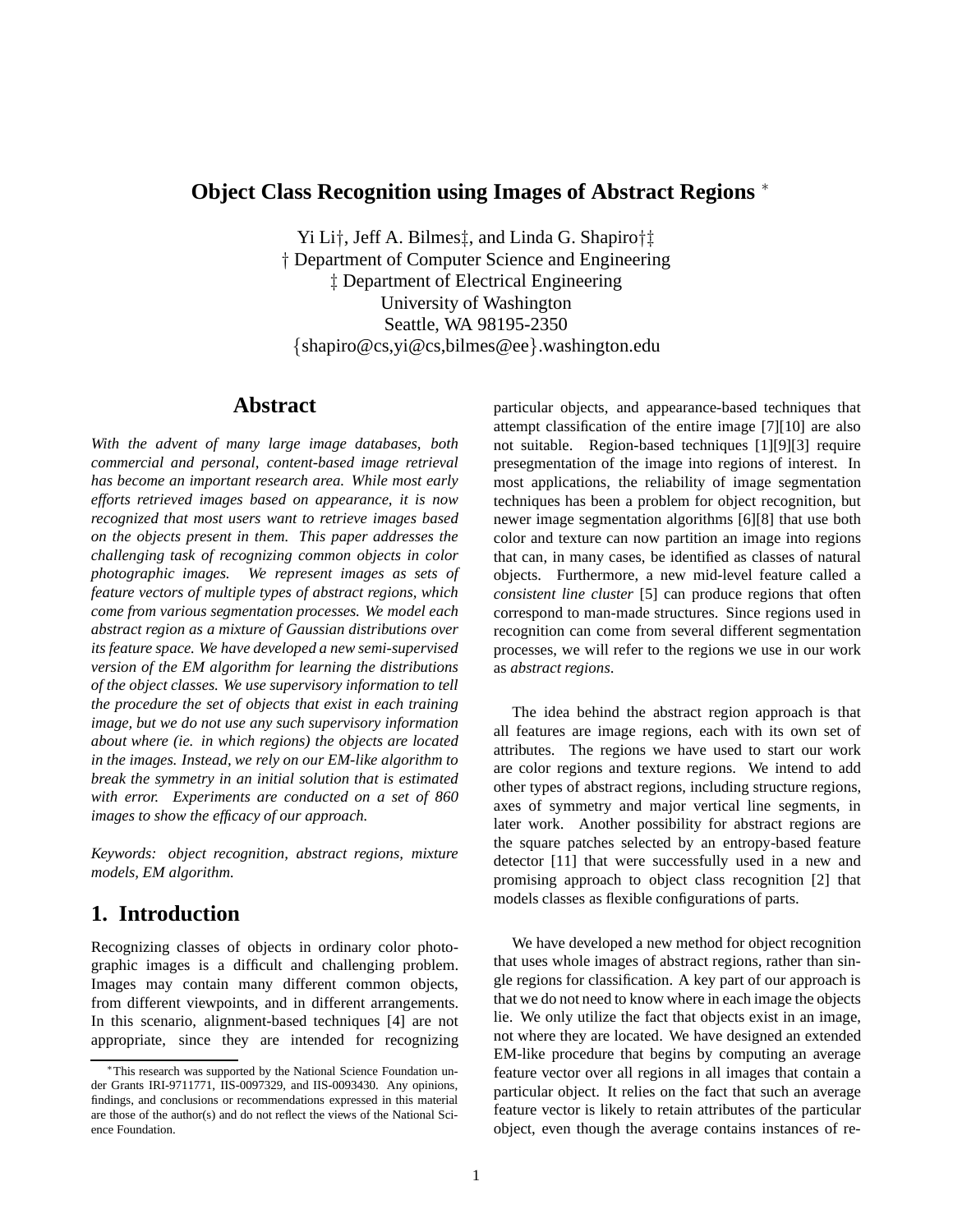gions that do not contribute to that object. From these initial estimates, which are full of errors, the procedure iteratively re-estimates the parameters to be learned. It is thus able to compute the probability that object  $o$  is in image  $I$  given the set of feature vectors for all the regions of I. This paper describes our approach and illustrates its use with color and texture regions. In Section 2 we formalize our approach, in Section 3 we describe our experiments and results, and in Section 4 we discuss the implications of the results.

### **2. Methodology**

We are given a set of training images, each containing one or more object classes, such as grass, trees, sky, houses, zebras, and so on. Each training image comes with a list of the object classes that can be seen in that image. There is no indication of where the objects appear in the images. We would like to develop classifiers that can train on the features of the abstract regions extracted from these images and learn to determine if a given class of object is present in an image.

Let  $T$  be the set of training images and  $O$  be a set of  $m$ object classes. Suppose that we have a particular type  $a$  of abstract region (e.g. color) and that this type of region has a set of  $n^a$  attributes (e.g.  $(H,S,I)$ ) which have numeric values. Then any instance of region type  $a$  can be represented by a feature vector of values  $r^a = (v_1, v_2, \dots, v_{n^a})$ . Each image *I* is represented by a set  $F_I^a$  of type *a* region feature vectors. Furthermore, associated with each training image  $I \in T$  is a set of object labels  $O_I$ , which gives the name of each object present in I. Finally, associated with each object *o* is the set  $R_o^a = \bigcup_{I : o \in O_I} F_I^a$ , the set of all type *a* regions in training images that contain object class o.

Our approach assumes that each image is a set of regions, each of which can be modeled as a mixture of multivariate Gaussian distributions. We assume that the feature distribution of each object  $o$  within a region is a Gaussian  $N_o(\mu_o, \Sigma_o), o \in O$  and that the region feature distribution is a mixture of these Gaussians. We have developed a variant of the EM algorithm to estimate the parameters of the Gaussians. Our variant is interesting for several reasons. First, we keep fixed the component responsibilities to the object priors computed over all images. Secondly, when estimating the parameters of the Gaussian mixture for a region, we utilize only the list of objects that are present in an image. We have no information on the correspondence between image regions and object classes. The vector of parameters to be learned is:

$$
\lambda = (\mu_{o1}^a, \dots, \mu_{om}^a, \mu_{bg}^a, \Sigma_{o1}^a, \dots, \Sigma_{om}^a, \Sigma_{bg}^a)
$$

where  $\{\mu_{oi}^a, \Sigma_{oi}^a\}$  are the parameters of the Gaussian for the *ith* object class and  $\{\mu_{bg}^a, \Sigma_{bg}^a\}$  are the parameters of an

additional Gaussian for the background. The purpose of the extra model is to absorb the features of regions that do not fit well into any of the object models, instead of allowing them to contribute to, and thus bias, the true object models. The label bg is added to the set  $O<sub>I</sub>$  of object labels of each training image  $I$  and is thus treated just like the other labels.

The initialization step, rather than assigning random values to the parameters, uses the label sets of the training images. For object class  $o \in O$  and feature type a, the initial values are

$$
\mu_o^a = \frac{\sum_{r^a \in R_o^a} r^a}{|R_o^a|} \tag{1}
$$

$$
\Sigma_o^a = \frac{\sum_{r^a \in R_o^a} [r^a - \mu_o^a][r^a - \mu_o^a]^T}{|R_o^a|}
$$
(2)

Note that the initial means and covariance matrices most certainly have errors. For example, the Gaussian mean for an object in a region is composed of the average feature vector over all regions in all images that contain that object. This property will allow subsequent iterations by EM to move the parameters closer to where they should be. Moreover, by having each mean close to its true object, each such subsequent iteration should reduce the strength of the errors assigned to each parameter.

In the E-step of the EM algorithm, we calculate:

$$
p(r^a|o, \mu_o^a(t), \Sigma_o^a(t)) =
$$
  
\n
$$
\begin{cases}\n0 & \text{if } o \notin O_I \\
\frac{1}{\sqrt{(2\pi)^{n^a} |\Sigma_o^a(t)|}} e^{-\frac{1}{2}(r^a - \mu_o^a(t))^T \Sigma_o^a(t)(r^a - \mu_o^a(t))} & \text{otherwise}\n\end{cases}
$$
\n(3)

$$
p(o|r^{a}, \lambda(t)) = \frac{p(r^{a}|o, \mu_{o}^{a}(t), \Sigma_{o}^{a}(t))p(o)}{\sum_{j \in O_{I}} p(r^{a}|j, \mu_{j}^{a}(t), \Sigma_{j}^{a}(t))p(j)}
$$
(4)

where  $p(o) = \frac{|{I|o \in O_I}|}{|T|}$  $\frac{\partial \in \mathcal{O}_I}{\partial T}$ . Note that when calculating  $p(r^a|o, \mu_o^a(t), \Sigma_o^a(t))$  in (3) for region vector  $r^a$  of image I and object class  $o$  and when normalizing in (4), we use only the set of object classes of  $O<sub>I</sub>$ , which are known to be present in I. The M-step follows the usual EM process of updating  $\mu_o^a$  and  $\Sigma_o^a$ . After multiple iterations of the EMlike algorithm, we have the final values  $\mu_o^a$  and  $\Sigma_o^a$  for each object class  $o$  and the final probability  $p(o|r^a)$  for each object class  $o$  and feature vector  $r^a$ . Now, given a test image I we can calculate the probability of object class  $\sigma$  being in image  $I$  given all the region vectors  $r^a$  in  $I$ :

$$
p(o|F_I^a) = \max_{r_a \in F_I^a} p(o|r^a)
$$
 (5)

We use  $max$  instead of  $sum$ , because each image has a different number of regions, and summing will favor classes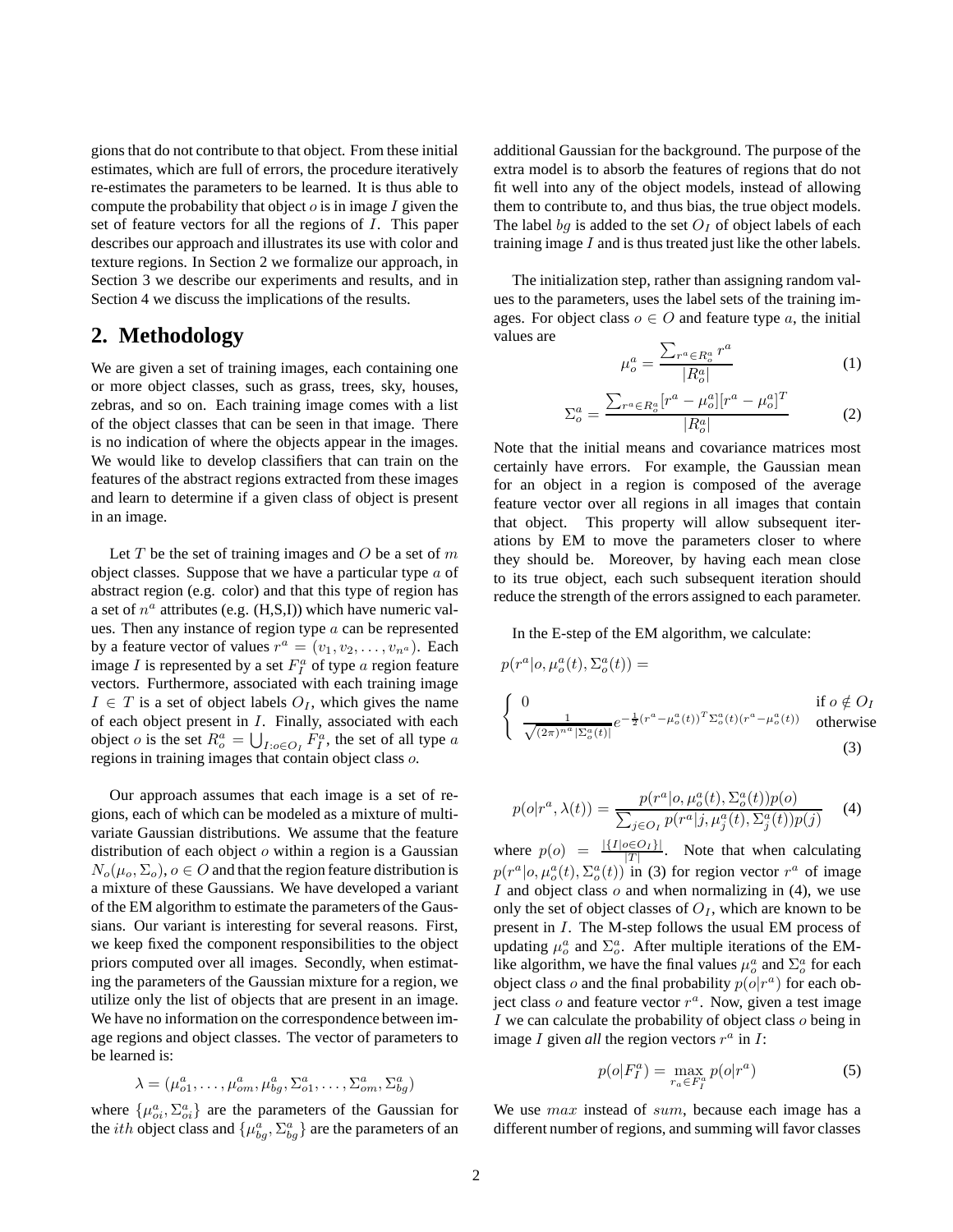with multiple regions in the same image. This is still for a single type of abstract region a. We will describe two methods to handle multiple types of abstract regions in our experiments.

#### **3. Experiments and Results**

Our color regions are produced by a two-step procedure: 1) A K-means variant performs clustering in HSI space. 2) Tiny regions are merged into similarly-colored adjacent larger ones. Our texture regions come from a color-guided texture segmentation process. Color segmentation is first performed, and then pairs of regions are merged if after a dilation they overlap by more than 50%. Each of the merged regions is segmented using the K-means variant algorithm on the Gabor texture coefficients. Figure 1 illustrates the color and texture regions for two representative images.



Figure 1: The abstract regions constructed from a set of representative images using color clustering and color-guided texture clustering.

Since our abstract regions can come from several different processes, we must specify how the different attributes of the different processes will be combined. We have tried two different forms of combination: 1) treat the different types of regions independently and combine only at the time of classification  $(p(o | \{F_I^a\}) = \prod_a p(o | F_I^a))$  and 2) form intersections of the different types of regions and use them, instead of the original regions, for classification. In the first case, only the specific attributes of a particular type of region are used for the respective mixture models. If a set of regions came from a color segmentation, only their color attributes (HSI) are used, whereas if they came from a texture segmentation, only their texture coefficients are used. In the second case, the intersections are smaller regions with properties from all the different processes. Thus an intersection region would have both color attributes and texture attributes.

Our test database of 860 images was obtained from two image databases: creatas.com and our groundtruth database

http://www.anonymous. The images are described by 18 keywords. The keywords and their appearance counts are: mountains (30), orangutan (37), track (40), tree trunk (43), football field (43), beach (45), prairie grass (53), cherry tree (53), snow (54), zebra (56), polar bear (56), lion (71), water (76), chimpanzee (79), cheetah (112), sky (259), grass (272), tree (361). We ran a set of cross-validation experiments in each of which 80% of the images were used as the training set and the other 20% as the test set. Figure 2 illustrates the ROC curves (true positive rate vs. false positive rate) for each object, treating color and texture independently. Figure 3 illustrates the results for the same objects, using intersections of color and texture regions. In general, the intersection method achieves better results than the independent treatment method. This makes sense because, for example, a single region exhibiting grass color and grass texture is more likely to be grass than one region with grass color and another with grass texture. Using intersections, most of the curves show a true positive rate above 80% for false positive rate 30%. The poorest results are on object classes "tree," "grass," and "water," each of which has a high variance, for which a single Gaussian model is not sufficient.



Figure 2: ROC curves for the 18 object classes with independent treatment of color and texture.

Figure 4 shows the top three images returned for several different object classes. The football image is an example of a false positive for the cherry tree class; the crowd has roughly the same color and texture as a cherry tree.